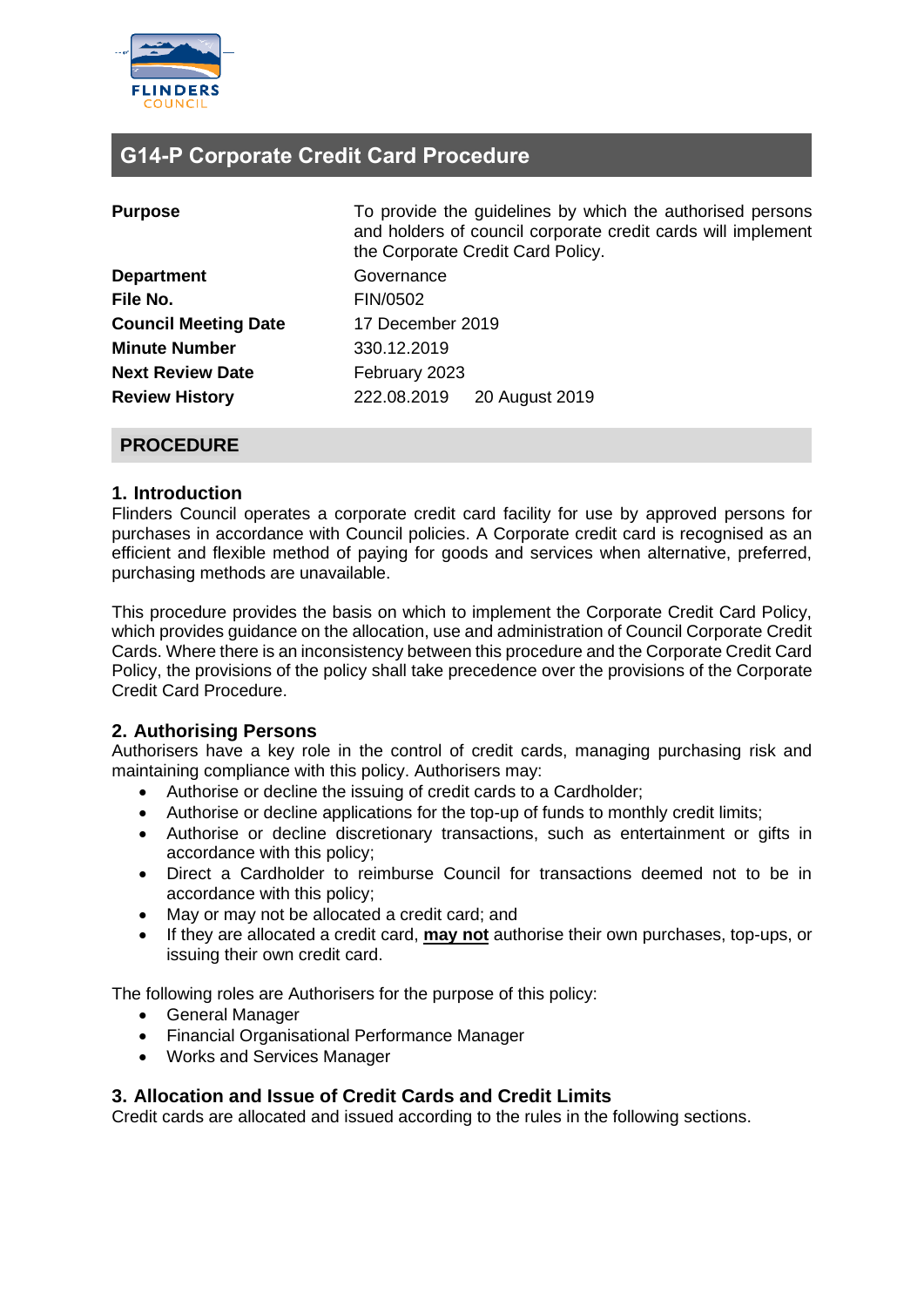# **Corporate Credit Card Procedure G14-P**

Council approval; all other roles and limits are set according to Council operational requirements, as determined by the General Manager and Financial Organisational Performance Manager.

*Schedule 1 - Allocation of Credit Cards and Credit Limits* will be reviewed every two years, as a minimum, in conjunction with the review of Corporate Credit Card Policy. The aim of each review is to ensure that credit card allocation and limits are facilitating efficient purchasing and delivery of Council's services while effectively managing purchasing risk. Unnecessary or insufficiently justified cards should be withdrawn and destroyed. Credit limits should be adjusted to the lowest monthly amount needed to facilitate efficient purchasing, as evidenced by purchasing history and adherence to this policy.

In addition to the periodic review, *Schedule 1 - Allocation of Credit Cards and Credit Limits* is recommended to be reviewed if:

- (a) Requests are received to add or remove roles from the Credit Card Allocation Table or alter individual credit limits.
- (b) Proposed changes to the Credit Card Allocation Table require changes to the maximum number of credit cards or the maximum total credit limit.
- (c) A Cardholder terminates employment or returns their card.
- (d) A card is lost or stolen or the subject of fraud or identity theft.
- (e) A significant breach of the policy (under section [3.2\)](#page-1-0) occurs.
- (f) Significant re-organisation of Council roles is undertaken.

Where the operational benefits to Council of a role holding a credit card no longer outweigh the increase in risk of the extra card, the credit card should be returned and cancelled.

**The last review of credit cards and limits was: August 2019**

#### **The next review of credit cards and limit is: August 2021**

### **3.1.Top-Ups to Monthly Credit – Deciding Applications**

A Cardholder may apply for a top-up of funds to the monthly credit. Top-up applications are decided according to the following procedure. A top-up requires the following approval:

- (a) An Authoriser, or any person, cannot authorise top-ups for their own credit card.
- (b) Top-ups of the General Manager's credit card account are always reviewed by the Mayor (who is not an Authoriser) and authorised by an Authoriser.
- (c) Top ups of the Mayor's credit card are authorised by the General Manager and another Authoriser.
- (d) Top ups of all other Cardholders are authorised by two Authorisers.
- (e) Authorisers review the Cardholder's purchasing and top-up history for adherence to this policy and justification of purchases.
- (f) For any given month, the total top-up amount for an account should generally not exceed 50% of the monthly credit limit.

#### **3.2.Breach of Policy or Misuse**

<span id="page-1-0"></span>Any breaches of this policy by any Cardholder, Authoriser, staff or elected member, depending on the nature and extent of the breach, may result in:

- (a) Counselling and retraining in the policy and requirements.
- (b) Reimbursement of costs.
- (c) Cancellation of card.
- (d) Disciplinary action in accordance with Councils' Disciplinary Policy.
- (e) Referral to police or civil proceedings.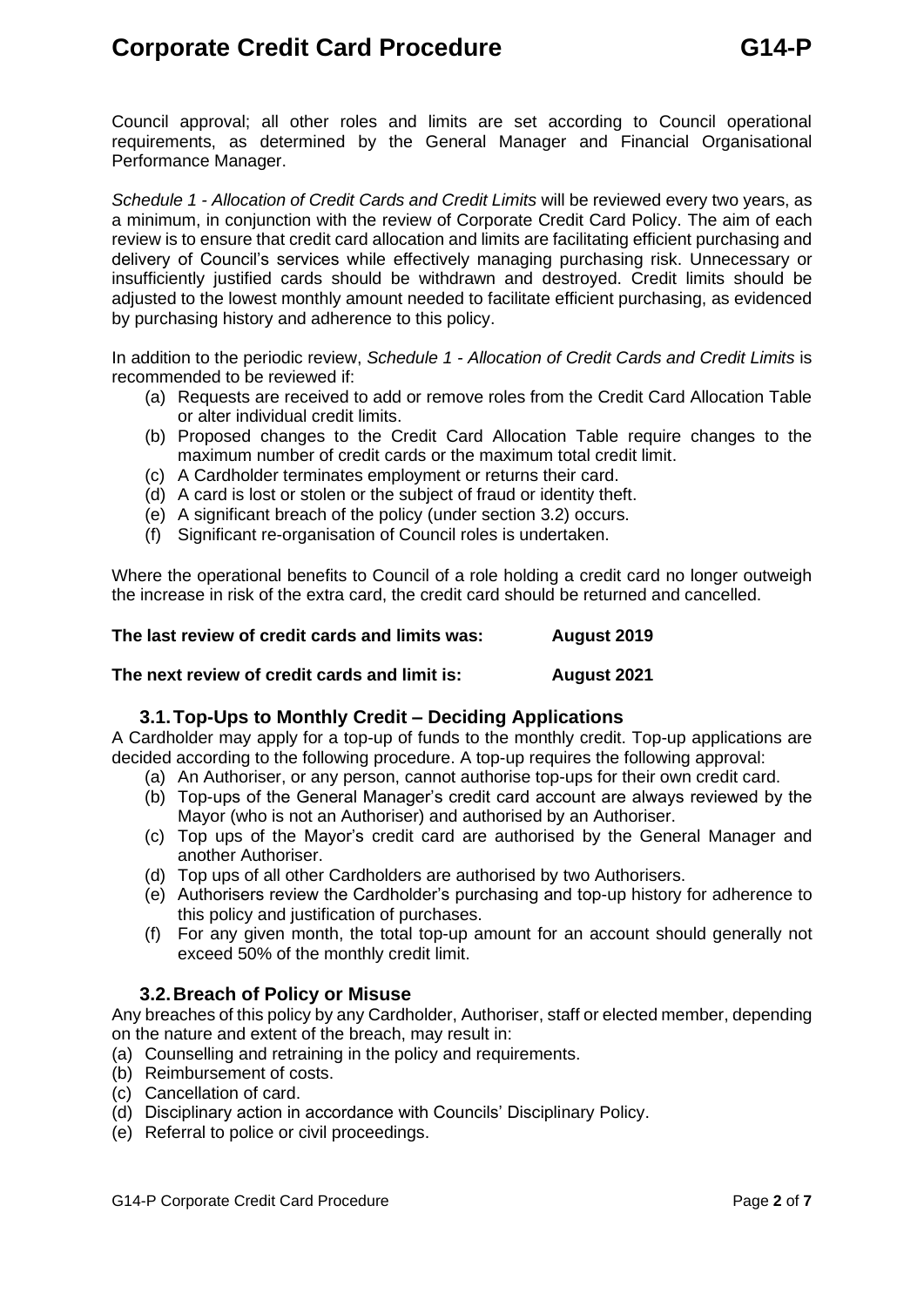# **Corporate Credit Card Procedure G14-P**

Breaches or misuse of the Corporate Credit Card Policy or Procedure must be immediately reported to an Authoriser. Policy breaches or misuse should also be reported to Council and credit card allocation should be reviewed.

#### **3.3.Statement Reconciliation and Acquittal Process Cardholders and Authorisers**

Cardholders must justify and prove every purchasing decision to Council; and Council must be able to justify and validate its endorsement and validation of Cardholders' purchasing decisions to auditors, investigators and the public.

On receipt of the account transaction statement each month, the statement will be reconciled according to the following process:

- 1. The Cardholder must collate all purchase evidence (including tax invoices with purchase purpose with a signed expense claim form) with all written approvals for discretionary purchases or top-ups and provide them to Council's Accounts Department.
- 2. A delegated Council Financial Officer will:
	- (a) Reconcile transactions individually against the supporting documentation and the requirements of this policy; and
	- (b) Question with the Cardholder any transactions:
		- (i) without supporting documentation;
		- (ii) that may be in conflict with this policy;
		- (iii) that appear suspicious, unauthorised, excessive or of unknown purpose.
	- (c) If there are any outstanding transactions that cannot be adequately explained or reconciled with this policy, the officer must report these to the General Manager or Financial Organisational Performance Manager for further investigation and appropriate action.
	- (d) Any breaches of this policy will be dealt with according to risk and severity of the breach in accordance with section *3.7 Breach of Policy or Misuse*.
- 3. If all transactions are supported by adequate documentation and purchases appear to be in accordance with this policy with no suspicious activity:
	- (a) The Cardholder will sign the account statement to confirm the purchases; and
	- (b) For the General Manager's credit card, the Audit Panel will review the statement on a quarterly basis and sign to confirm purchases are in accordance with this policy; and
	- (c) The Financial Officer signs the statement to approve for payment.
- 4. Full statement reconciliation, acquittal and approval for payment must be completed before payment is due or within four (4) weeks of receiving the statement.

### **4. Security**

The individual Cardholder is responsible for the security and use of their card and is accountable and liable for any misuse and associated costs. You are responsible for resolving use and transaction disputes and ensuring that use of the card is ethical and strictly in accordance with the policy. The card can only be used by the Cardholder You must not let another person use your credit card or account or record or share your credit card number, including other staff or elected members, **at any time.**

You may use your credit card to purchase work-related items on behalf of another Council staff member, provided you are satisfied the expense is appropriate and approved in accordance with this policy. If you choose to do so, the purchase must always be made, documented and justified by the Cardholder, in accordance with this policy.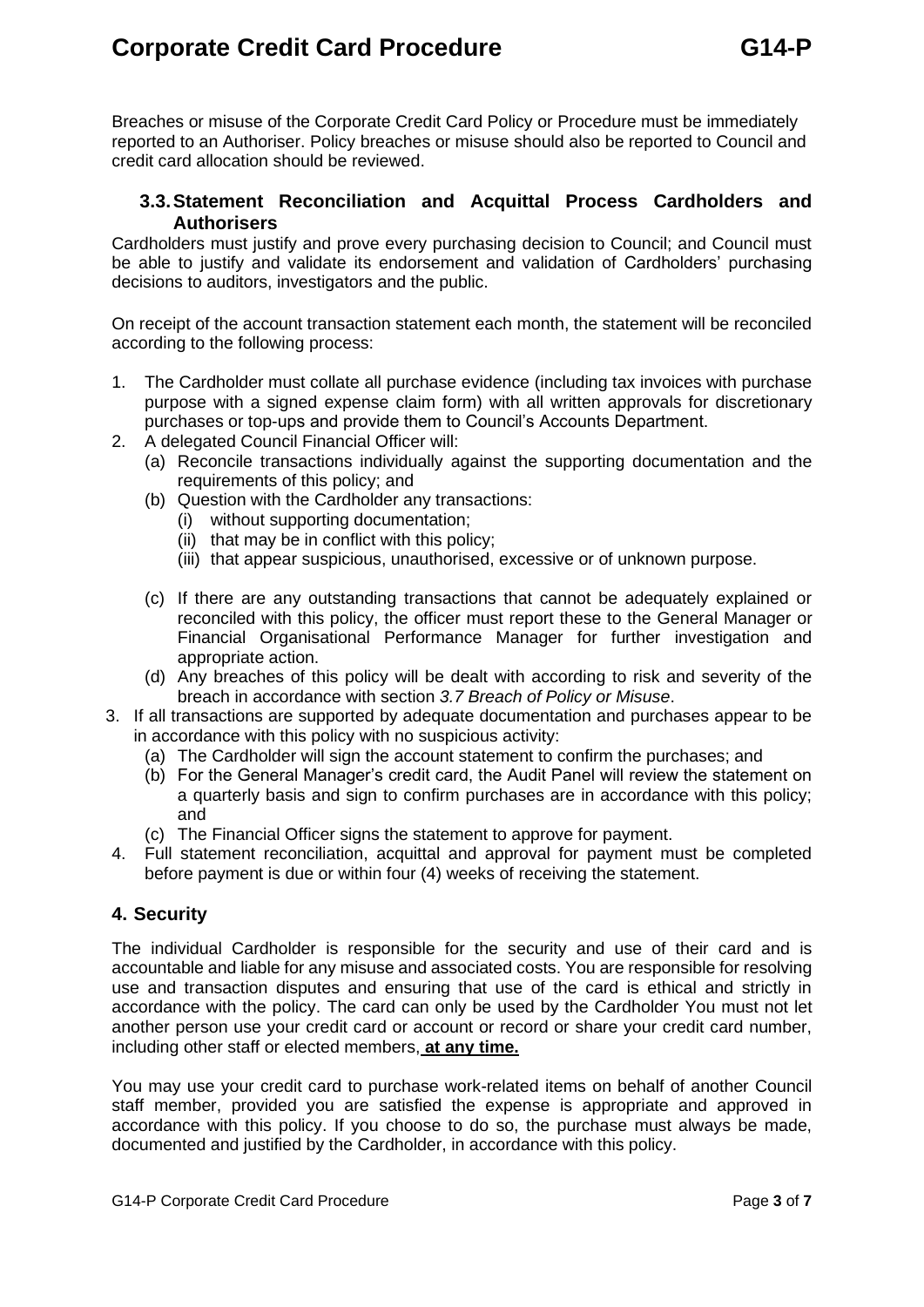Credit cards are provided strictly for business-related purchasing only. Cardholders must be able to justify and prove their purchasing decisions to Council in a manner that allows Council to be able to justify and validate their endorsement of purchasing decisions to auditors, investigators, and the public. Always follow this policy and seek guidance from an Authoriser if in doubt. Cardholders must comply with any terms and conditions of use provided by the card issuer and should follow the guidelines and recommendations of the issuing institution.

#### **5. Usage Documentation**

A Tax Invoice or receipt to support all purchases must be provided promptly to the Accounts Department. Failure to provide this documentation may result in the General Manager or Financial Organisational Performance Manager determining that the Cardholder is personally liable for the purchase.

A Tax Invoice is a document which complies with the requirements of a Tax Invoice as determined by the Australian Tax Office. If a Tax Invoice or receipt is not supplied, then a signed Statutory Declaration to that effect must be provided by the Cardholder to the General Manager or Financial Organisational Performance Manager.

In accordance with the Statutory Rules for Audit Panels, the council Audit Panel will review the internal controls which are in place for the payment of credit card purchases.

A valid tax invoice must provide enough information to demonstrate that the document is intended to be a tax invoice and include the following:

- (a) The seller's identity;
- (b) The seller's Australian Business Number (ABN);
- (c) The date the invoice was issued;
- (d) A brief description of the items sold, including the quantity (if applicable) and the price;
- (e) The GST (goods and services tax) amount payable (if any) this can be shown separately or, if the GST amount is exactly one-eleventh of the total price, as a statement such as 'Total price includes GST.

If you make a transaction and fail to retain a valid tax invoice for it, you must complete and sign a statutory declaration that includes all the required supporting information to justify the purchase, including the transaction purpose, date, time, amount, vendor name and ABN.

Cardholders are liable for the cost of transactions that cannot be verified to follow this policy. Repeated purchases without original supporting documentation (valid tax invoice), requiring the Cardholder's explanation, or a statutory declaration are a purchasing risk to Council and may result in a credit card being revoked or disciplinary action.

### **6. Prohibited Use and Transactions**

The following types of transactions and purchases are prohibited and must not be made on a Council credit card.

- (a) **Cash Advances / Withdrawals** Council credit cards must not be used for cash advances or withdrawing cash.
- (b) **Refunds** Any refunds for purchases made on a Council credit card must be refunded back to the credit card account. Refunds must not be accepted in cash.
- (c) **Purchases of a private or personal nature** Council credit cards must not be used for purchases of a private or personal nature, even if you intend to reimburse Council. Only approved, work-related expenses in accordance with this policy may be incurred.
- (d) **Fines** Council credit cards must not be used to pay fines of any nature. Fines must be paid by the individual who incurred the fine.

G14-P Corporate Credit Card Procedure **Page 1** of **7** and **Page 4** of **7**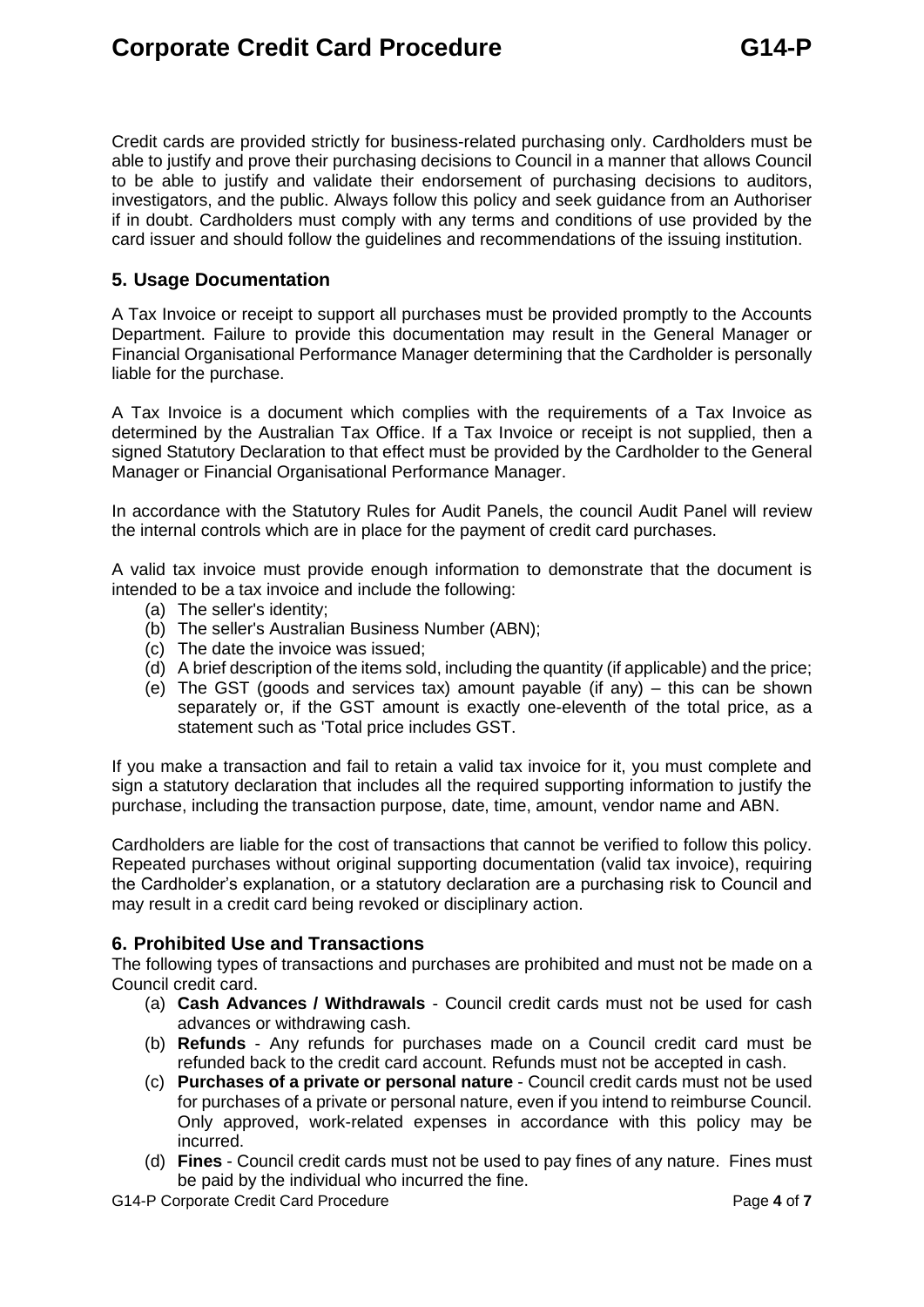- (e) **Alternative Online Payment Methods and Storing Credit Card Details** Use of Council credit cards on, or linking to, alternative online payment methods and ecommerce payment systems or accounts, such as PayPal, Google Pay, Apple Pay, iTunes, or any system that records and stores credit card details, are prohibited.
- (f) Council credit cards must never be linked to personal online payment systems or accounts.

#### **7. Certification of Purchases**

The Financial Organisational Performance Manager will certify the purchases incurred on all cards held by staff. The final certification of all Employee and Mayor's purchases will be made by the General Manager.

The final certification of the General Manager's purchases will be made by the Financial Organisational Performance Manager. All expense claims by the General Manager will be reviewed quarterly by the Flinders Council Audit Panel.

#### **8. Breach of Principles**

Any breach of these principles must be reported to the General Manager or the Financial Organisational Performance Manager by the card holder.

Where a private purchase does occur the card holder must arrange for a full reimbursement of the purchases and must provide the General Manager or Financial Organisational Performance Manager with an explanation of the breach of the policy.

Where there is an inconsistency between this policy and the Corporate Credit Card Procedure, the provisions of this policy shall take precedence over the provisions of the Corporate Credit Card Procedure.

#### **9. Related Legislation, Regulations and Policies**

*Local Government Act 1993* Code of Tenders and Contracts Policy Corporate Credit Card Policy Disciplinary Policy Risk Management Policy

#### **10. Responsibilities**

It is the responsibility of financial staff and Cardholders to ensure this procedure is adhered to.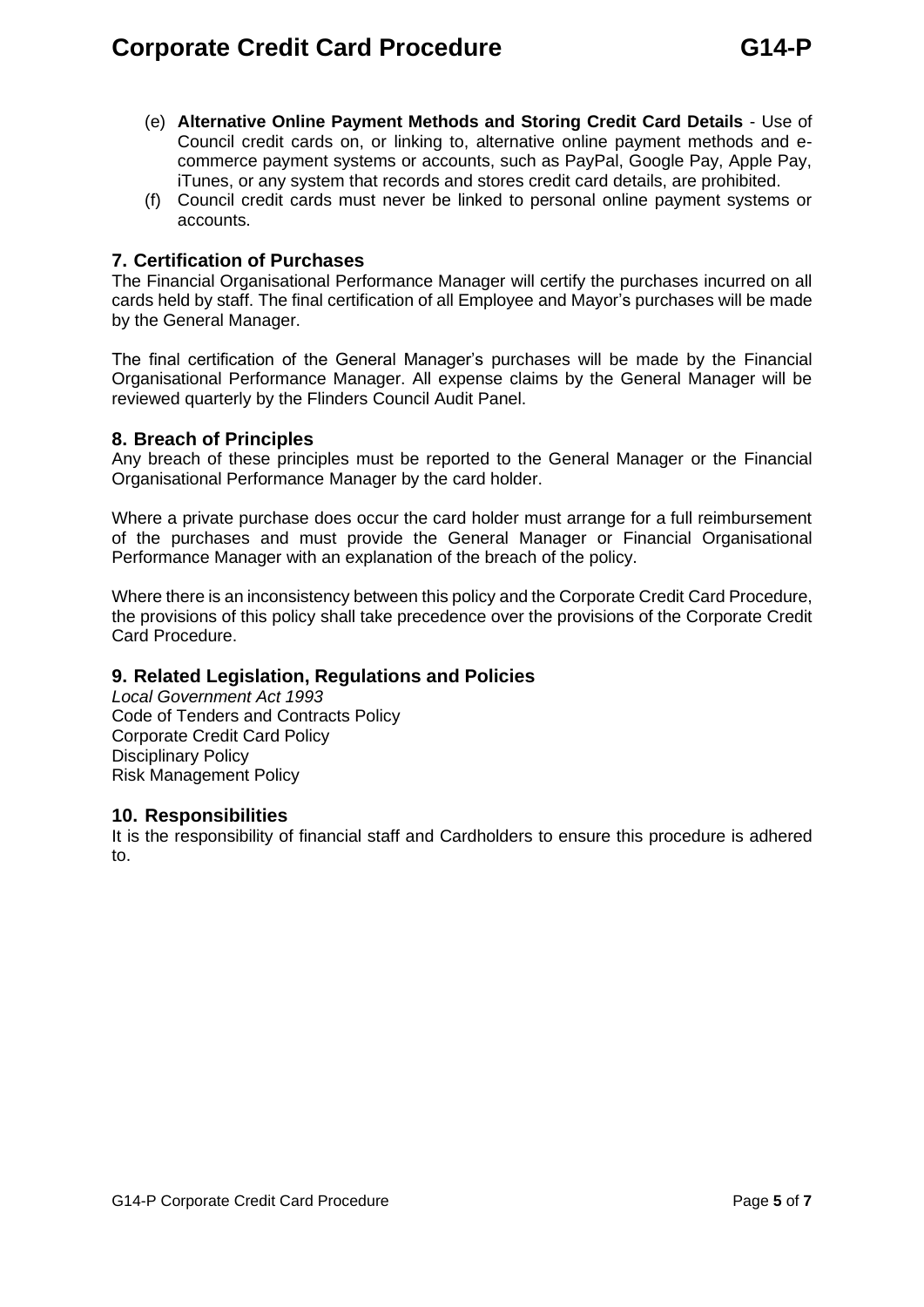# **Corporate Credit Card Procedure G14-P**

## **Schedule 1 – Allocation of Credit Cards and Credit Limits**

This Policy permits the issue of credit cards only to the Council roles and with the limits stated in **[Table 1](#page-5-0)** below.

### <span id="page-5-0"></span>**Table 1. Credit Card Allocation Table**

| <b>Role/Position</b>                 | <b>Issue</b> | <b>Credit</b><br>Limit | <b>Transaction</b><br>Limit | <b>Discretionary</b><br><b>Expense Limit</b> |
|--------------------------------------|--------------|------------------------|-----------------------------|----------------------------------------------|
| <b>General Manager</b>               |              | 2,000                  | Nil                         | Nil                                          |
| Mayor                                |              | 2,000                  | Nil                         | Nil                                          |
| <b>Works &amp; Airport Manager</b>   |              | 5,000                  | Nil                         | Nil                                          |
| <b>Office Team Leader</b>            |              | 2,000                  | Nil                         | Nil                                          |
| <b>Community Development Officer</b> |              | 2,000                  | Nil                         | Nil                                          |
| <b>Financial Performance</b>         |              | 2,000                  | Nil                         | Nil                                          |
| <b>Organisational Manager</b>        |              |                        |                             |                                              |
| <b>TOTAL</b>                         |              | 15,000                 |                             |                                              |

**Table 1. [Credit Card Allocation Table](#page-5-0)** is authorised by:

| Name:                                                                                                                         | Name:   |
|-------------------------------------------------------------------------------------------------------------------------------|---------|
|                                                                                                                               |         |
| Position:                                                                                                                     |         |
| Signed:                                                                                                                       | Signed: |
|                                                                                                                               |         |
| Date:<br><u> 1989 - Jan Stein Stein Stein Stein Stein Stein Stein Stein Stein Stein Stein Stein Stein Stein Stein Stein S</u> | Date:   |